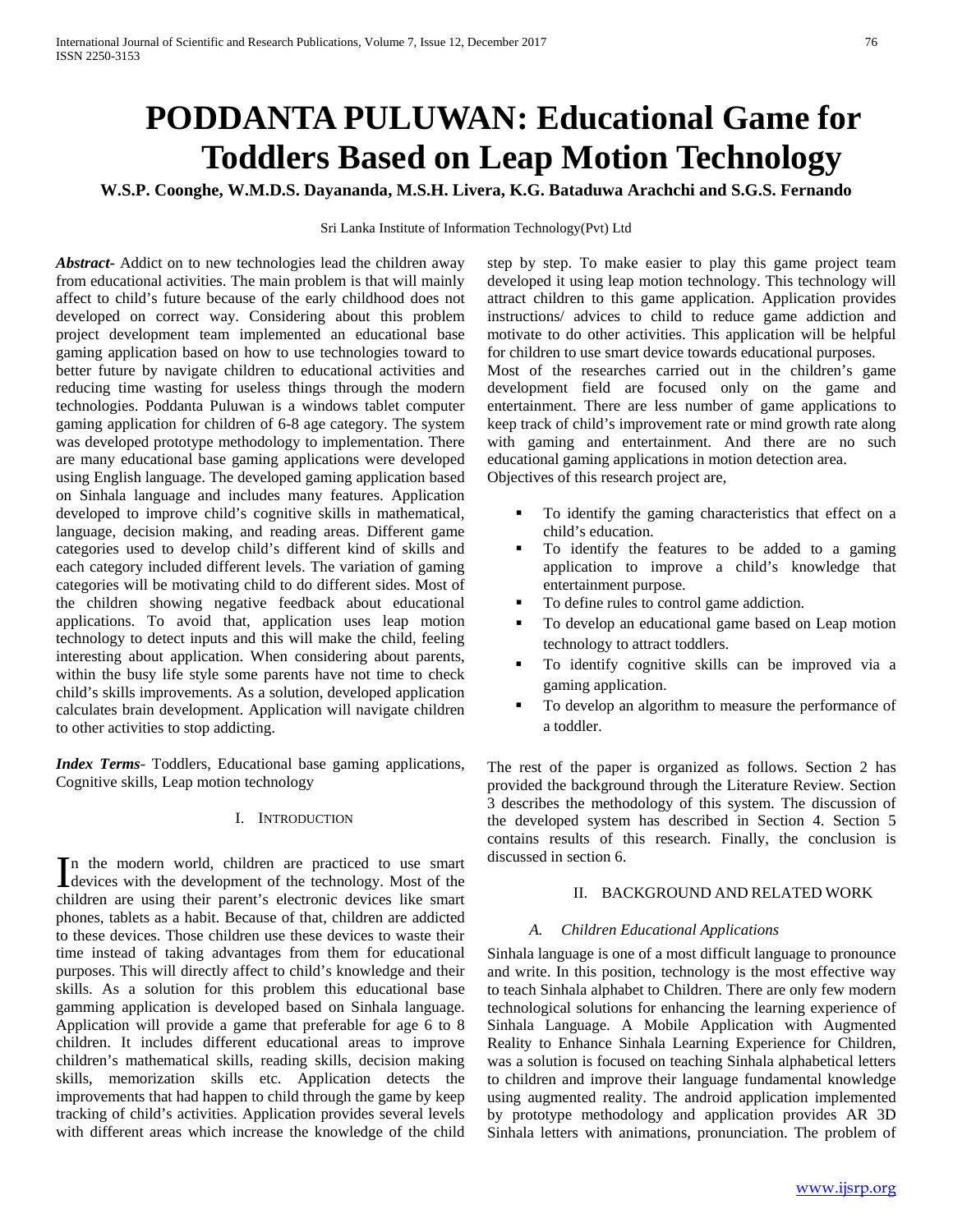this research is there is no such away to predict child's improvement [1].

Currently considerable numbers of mobile applications are available to accomplish educational purposes, but not improving child's cognitive skills. Considering about this OntoCog: developed for improve Cognitive skills and English knowledge of preschool children. Mainly this includes classification and relatedness in addition with memory skills related activities. Children must categorize the images according to understanding the relationship with the random question that they got. As a disadvantage child will not feel a variety, because of same type of game activities [2].

New technological educational applications were developing day by day for many different subjects. Yang et.al have implemented Map-Puzzle Application for the Evaluation of Children's Spatial Knowledge. This android application is mainly focused on geographical education. In previous jigsaw-puzzle games, predicting the result by calculating total time that child spent to finish the task. But the mentioned application calculate result by consider about total time that taken to finish the task and total movements that made. This gives more accurate result than the previous [3].

A game-based platform which is designed for teaching English to preschool children in many nations. Application mainly designed for iPad tablets and pcs and it provides two platforms for children to learning and playing as a game to practice the learnings. Application contains more than 150 interactive lessons and teacher tools, with a focus on listening to, speaking, writing and reading English. Game will give rewards to child to motivate child to complete new tasks [4].

# *B. Skill Development Applications*

In the abundance of mobile application in the market, there is less availability of educational games particularly for toddlers and pre-schoolers [5]. Rojo et.al have implemented mobile application that would cater the toddlers and pre-schoolers in terms of reading, spelling and mathematics. In this gaming application, the user chooses the category what user wants to play and there are five categories of the game specifically alphabets, body parts, colours, shapes and numbers. Each game has its time limits and the score is dependent to the strategy and deepness of each game. Once the player loses the game the application will give and show the score. The problem of this research method is costlier than using the manual and computer process [5].

Previous studies demonstrated the value of serious games for learning, not sufficient efforts were made to apply serious games to reduce children illiteracy. As a Solution team designed a serious game an interactive virtual learning environment, introducing concepts of Mathematics and English. The gaming application implemented a tablet serious game as virtual learning environment of 2D technology using the Unity3D game engine. This game improves memory enhancement and mathematical development of kids using problem solving [6].

One of difficulties in learning mathematics counting can be overcome by providing a relaxed and fun learning for preschoolers. Games can be used as an alternative solution. This has been the research basis in improving cognitive abilities, especially for preschool children numeracy skills through the game [7]. The method conducted in this study was a modified linear sequential model. The problem in this research is that, it focuses on only the mathematical content.

The research paper explains about an Android-based application which is designed to teach and help the preschool children, to achieve literacy skills, is presented [8]. The key benefit is that it improves the literacy skills of children while familiarizing them with the technology. Progress and the performance of the child is stored in database using the server. Parents will be tracking the child's performance using the other android application via a mobile device. This research application only focuses on languages. So, the child will not feel any variations.

# *C. Leap Motion Technology / Sensor Technology Applications*

Using new technologies like leap motion and sensor technology is one of the additional ways for the effective learning. The kids are more attracted towards new technologies and considering this problem in 2016 Game Based Learning with the leap motion controller application was developed. The research was carried out with a small group of kids at an elementary school and they covered the area of using innovative input devices in school education. A small 3D infrared camera will track the user's hand and finger movements in the 3D space and allow the user to play the game [9].

A Gestural Interface for Practicing Children's Spatial Skills is a research carried out in 2016. This research will help the children to practice and learn spatial reasoning skills. In this game the player requires to create several 3D objects by moving, rotating and assembling smaller pieces in correct paths through a gestural interface. The gestures were designed by having a congruent mapping between hand gestures and spatial operations and discussed about the development of a theoretical frame work for designing gestural interfaces for educational games [10].

Utilizing Motion Sensing Technology in Storytelling for Young Children: Puppet Narrator, is about how children's narrative ability can be trained and how to develop the competencies of cognition and motor coordination of children using gestures by utilizing depth motion sensing technology as the human computer interaction method. The system allows them to use hand gestures to play with the virtual puppet and manipulate it to interact with virtual items in virtual environment to assist narration [11].

Leap Mania is a research which has discussed about gesture control technologies in game based learning. This application generates an interesting learning environment for the kids to learn different colors, different shapes and numbers using a leap motion controller which will overcome the problem of short attention spans of the children. The research has focused on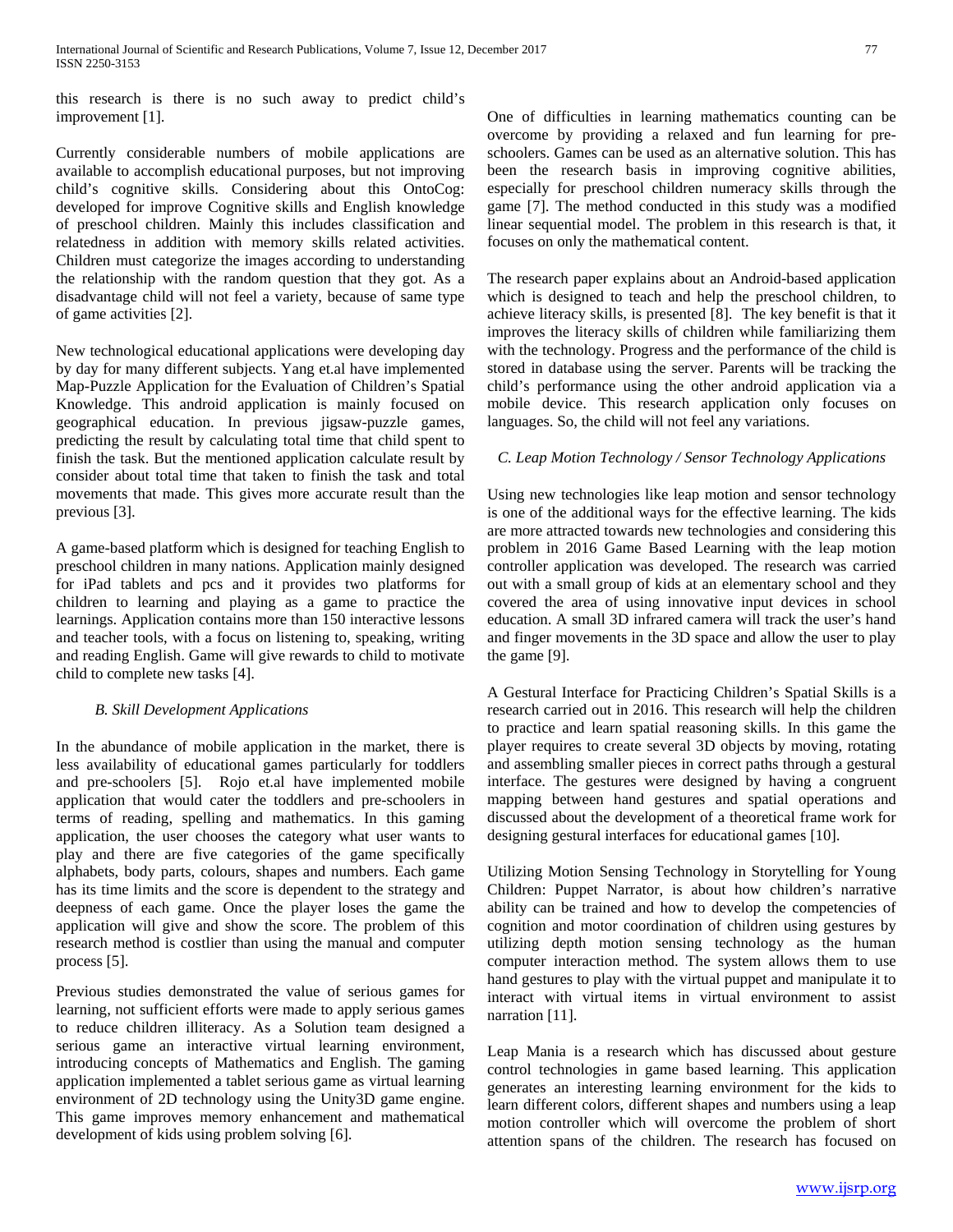building an enthusiastic and pleasurable learning environment to enhance the self-learning skills and knowledge of kids [12].

# *D. Analyzing Applications*

In the current world, medical and healthcare is one of an area that highly use new technologies. Autism spectrum disorder is a cognitive and neurobiological disease which shows deficits in social and communicative skills. Some parents cannot identify this disease. As a solution for that Elizabeth et.al have developed a gaming platform to analyze child's neural and body based reactions and mainly focuses on human social and emotional cognition. Application analyze child's behavior through the game and predict child has autism or not by analyzing the time taken to complete a task, behaviors, gaming style, selection of gaming patterns, responsiveness, heart rate using sensor technology and used different kind of biological terms that connected with autism. Less user friendliness and less attraction of the children are the problems of this research [13].

### III. METHODOLOGY

The prototype methodology is used to achieve the goals of the project. In prototype methodology the three phases analysis, design, and implementation are performed concurrently, and they repeat until the entire system get completed. First prototype was built with minimal number of features and the rest of the features were added to each prototype produced.

# *A. Planning*

Planning and controlling of the system handled in this phase. The research problem was identified, and scope of the project was discussed among the team members and the stake holders. Business value was identified which will show why the system should be built. Finally, the project charter was created including a brief description of the proposed system to get the approval for the project. Once the need for the system and its basic functionality has been clearly identified a feasibility analysis was carried out to determine whether the project is technically, economically and organizationally feasible*.*

# *B. Analysis and Requirement Gathering*

First the current systems and the weaknesses and the strengths of the current system were identified.

After analyzing the current system, the next step was to gather the requirements. Questionnaires were prepared for the preschool kids to get more information about them. A psychiatrist was interviewed to get the knowledge of the psychological characteristics of the kids. Parents and teachers were interviewed and collected more information about behavioral and educational patterns of the kids. Finally, the information that was gathered during the analysis and information gathering phase were organized and documented.

This research paper is discussed about developing children's acquisition of emotional knowledge of skills like recognition, appreciating and understanding emotions and their expressions and problem-solving abilities. when considering about this paper Koivula.et.al have come up with this application's humorous features, creative opportunities, and possibilities to make progress while playing motivate the child to learn. By practicing through the game and in peer group interactions simultaneously the application becomes an effective learning environment [14].

This application is developed specially for the kids who are suffering from Development Dyslexia (DD). This game helps the children to obtain an early identification of DD during preschool years which consist of serious games which predict the risk of DD in preschoolers and potentially training specific skills impaired in this learning disability [15].

Based on the statistical analysis results it can conclude as mobile games can affect to child's brain development. Gender does not affect to this and however if there is a good family background for the child the brain development level can be maximized.

Research team created all the user interfaces in blue and pink related colors because most of the responded selected blue when comes to the user interfaces. Research team used red, green, yellow and orange colors. Research team used frozen characters and Mickey Mouse cartoon characters in game because most of the respondent voted for that particular character. Research team used different characters according to the game background and the situations. Lot of children like background music when play games. More than 50% of the respondents like to play games with Sinhala language. They are addicted to mobile games and other games. So it is a high possibility to think that nowadays students are less interest to do studies. Majority of the respondents stated that they use tablets more than mobile phone. This application developed in windows platform.

*C. Design*

The logical diagrams that were designed during the analysis phase converted to physical diagrams which defines how the operations are done and how the final system will work including the technology used and kids and parents' interactions with the system. The user interfaces were developed more appealing to the kids and suitable to the research project. The databases were created using SQLite database and data stored in database. The whole system designed as very user friendly. The high-level architecture diagram is given in figure 1.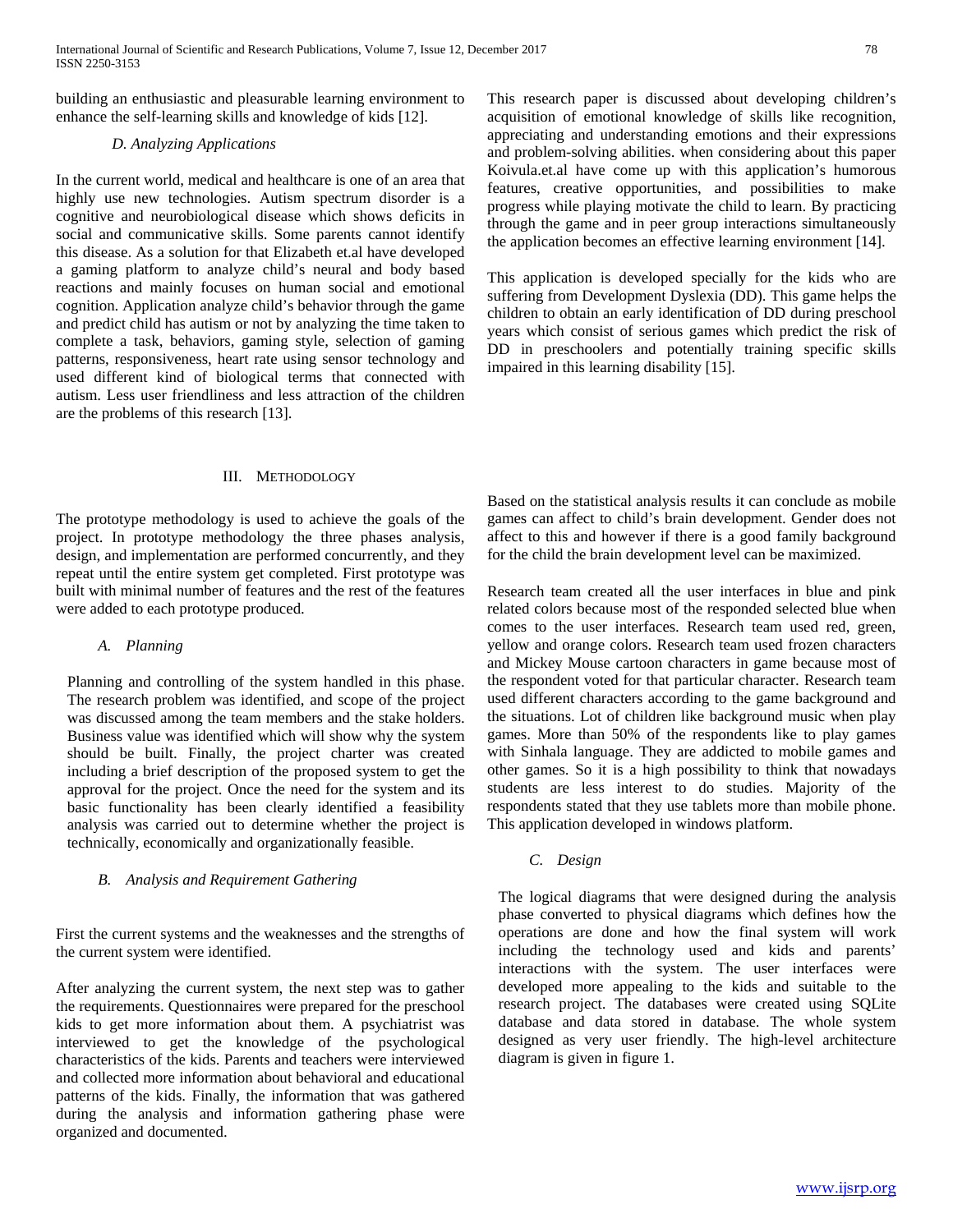

Figure 1: High level Architecture Diagram

There are two main users as parent and child. Child can play the game and all the playing details will store in database. Application calculates the brain development rate by accessing the data from database. Parent can check child's brain development rate through the application.

## *D. Implementation*

In this phase research team focused on implementing the proposed system and used Unity as the developing framework, SQLite as the database and C# as the developing language. Occasional meetings were held for the better coordination of the



Figure 2: structure of the game

project.

## *E. TESTING*

After completing each function to validate that unit testing will be done for identify individual units of source code are working properly. Integration testing will be done after completing and combine all the functions. System test will be performed to verify that the system meets requirements and its usability, security and performance under a great workload. Documentation testing will be performed by checking all the documents for correctness.

## IV. RESULTS AND DISCUSSION

#### *A. RESULTS*

Figure 3 illustrates the login and register page. At the very first time of application opens it direct to registration page. Parents can register to the system by providing parent's username, email and password. All the inputs will be validated, and wrong inputs will be result in an error message. After the registration, parent can log into the system using user name and password. Wrong inputs will be result in an error message and the user cannot logged in to the system.



Figure3: Register and Login Window

Figure 4 illustrates the menu window. A logged user can play the game by clicking "play" button and check the child's development by clicking "check development" button.



Furthermore, the user can exit from the game by clicking the exit button.

# Figure 4: Menu Window

Figure 5 illustrates the game category window. This window will appear after user click "play button" in "menu window". User can select any game category and play each category's game levels.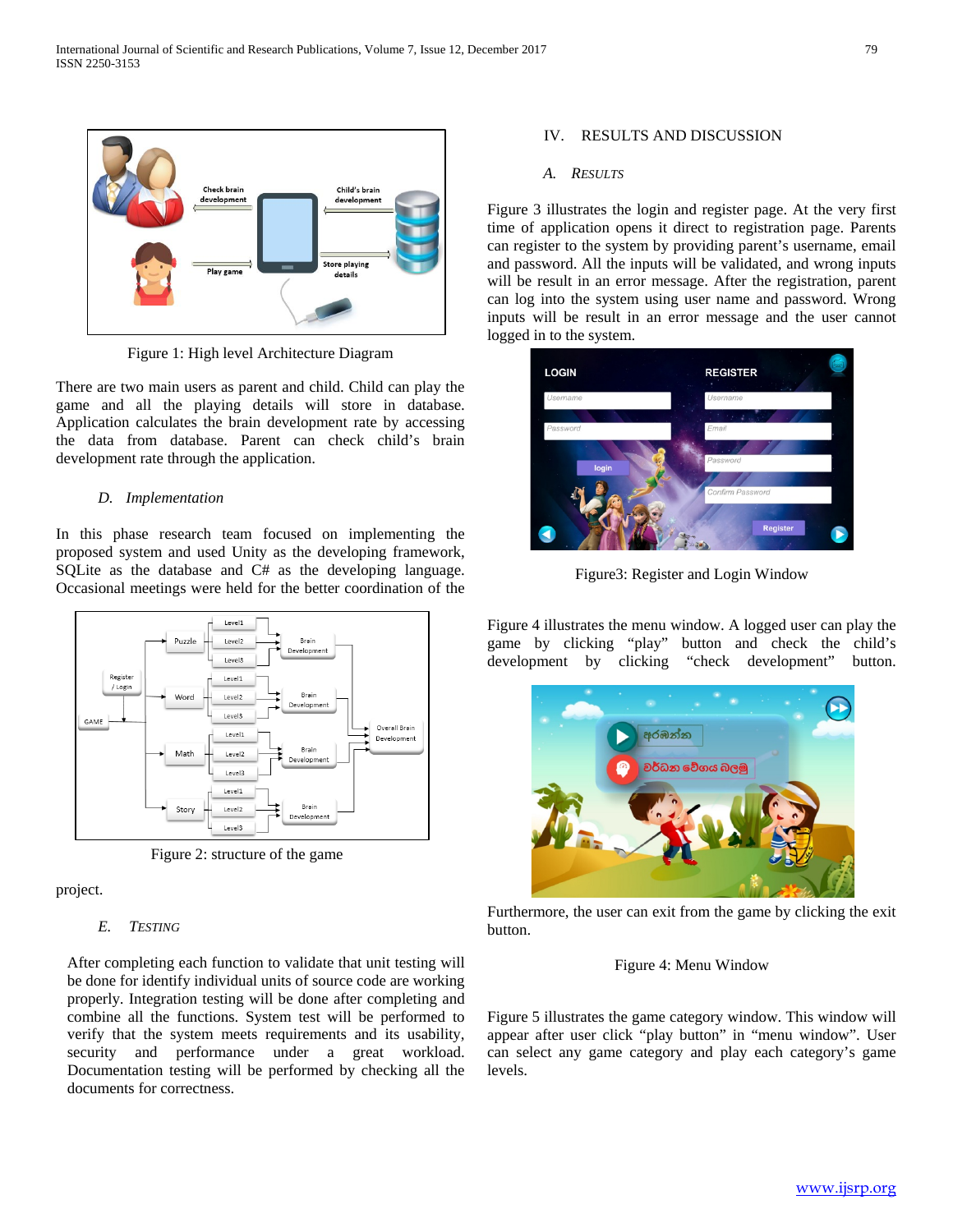



Figure 5: Category Window

Figure 6 illustrates the Puzzle game window. This window will appear when user select the "puzzle" category from the "category" window. Puzzle category contains these kinds of multiple puzzle levels and child can select the puzzle level he or she want to play. Each puzzle level contains different kind of puzzle games with different kind of random questions. Child can drag and drop each letter until each letter drop to the correct place. When child drag and drop a wrong letter, letter will be return back to the previous place with a beep noise. By clicking home button, user can return to the "menu window".



Figure 1: Puzzle Level1 Window

Figure 7 illustrates the Maths game window. This window will appear when user select the "maths" category from the "category" window. maths category contains this kind of multiple maths levels and child can select the maths level he or she want to play. Each maths level contains different kind of mathematical games with different kind of random questions. Child can type the answer in the given text field. The correct answer will be display when move to the next question. This level contains 6 questions.



# Figure 8 illustrates the word game window. This window will appear when user select the "word" category from the "category" window. word category contains this kind of multiple word levels. Each word level contains different kind of word games with different kind of random questions. Child can select the answer within the given answers. If child select a wrong answer it will make a beep sound.



Figure 3: Word Level1 Window

Figure 9 illustrates the story game window. This window will appear when user select the "story" category from the "category" window. story category contains this kind of multiple story levels. Each story level contains different kind of story games with different kind of random questions. At the first, story will be displayed and then questions will be display which are related to the story. If child select a wrong answer, application will mark it as wrong.



Figure 4: Story Level1 Window

Figure 10 illustrates the brain development window. This window will appear when user click the "check brain development" button in the "menu window". Parents can view child's overall brain development using this window. Child's development calculating by considering the marks, number of movements and the time taken to complete each level. This overall development displays all the developments through all four game categories. By clicking "home" icon, user can return to "menu window".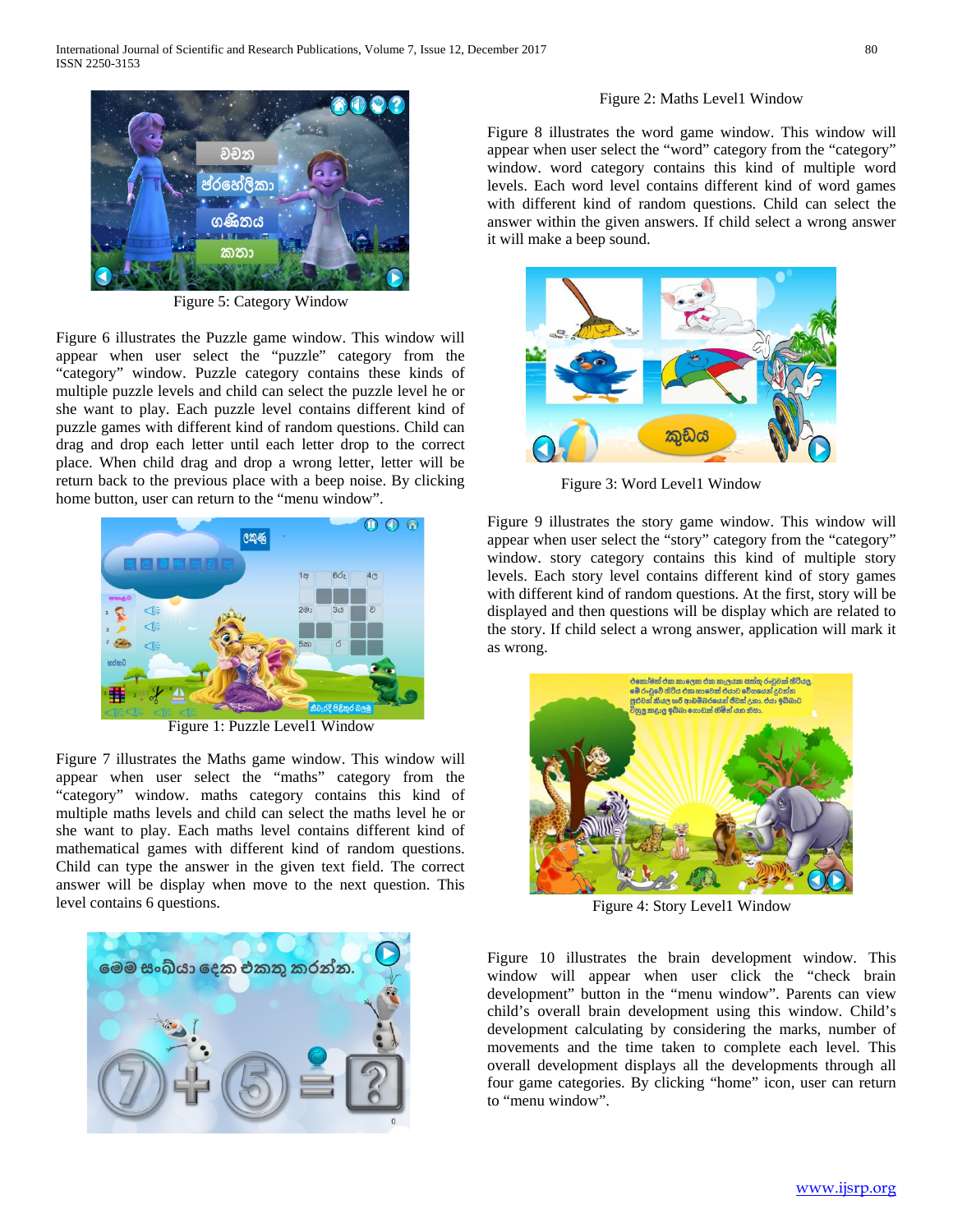

Figure 5: Brain Development Window

#### *B. Discussion*

Poddanta Puluwan contains functioning components improve child's cognitive skills and Sinhala knowledge, measure the brain development and mechanism to stop game addiction through windows tablet application.

The reliability of the system is that the system provides smooth and simple operations. Using leap motion sensor will improve the game experience for user. The system will provide proper error messages and alerts if incorrect operations performed. Proper advices are provided to stop game addiction. System reliability is 70% and accuracy rate is 95 %. Research team tested the application 50 times application and 45 times it worked properly. 5 times the system was frozen due to some tablet issues and database connection issues. There are some technical limitations of this application, such as, to process with leap motion sensor tablet need some processing power and if the game played continuously windows device get heat. There should be a high processor. The accuracy of the brain development calculations varies according to the amount of data in the database. The accuracy of calculation may increase based on playing attempts.

#### V. CONCLUSION

"PODDANTA PULUWAN" the mobile game application that work as a children's brain development application. The possible functionalities that research team developed in this game application is measure the brain development and improve child's knowledge and cognitive skills. This project covering several levels with different areas which increase the knowledge of the child step by step. Application is measure improvements of child that by keep tracking what are the marks that child has got.

#### VI. FUTURE WORK

As the research was limited to a specific time period the research group was able to focus only on a limited number of components. This game application can be implemented as a 3D game for many different languages in the future by adding more features.

Moreover, there can be featuring to sending notifications to parent if child spent more time on application and child's brain development as an email or a SMS. Also, a data mining algorithm can be used to predict the child's week points of a subject.

#### ACKNOWLEDGMENT

The research team sincerely acknowledge the individuals and groups who have provided guidance and assistance throughout the project,

First and foremost, we would like to deeply thankful to research supervisor, Ms. Gayana Fernando of Sri Lanka Institute of Information Technology(Pvt) Ltd for giving us the guidance and Dr. Yasas Jayaweera and rest of the Academic and non-Academic staff of the SLIIT.

We thank Dr. Nishali Fernandopulle, Clinical psychologist child and adolescent for providing information.

Finally, we would like to acknowledge with gratitude, the support provided by others whose names were not mentioned.

### **REFERENCES**

[1] W. Wickramasinghe and H. Gunasekara, "A Mobile Application with Augmented Reality to Enhance Sinhala Learning Experience for Children", dl.lib.mrt.ac.lk, 2015. [Online]. Available: http://A Mobile Application with Augmented Reality to Enhance Sinhala Learning Experience for Children. [Accessed: 19- Mar- 2017].

[2] M. Abbas, W. Ahmad and K. Kalid, "OntoCog: A Knowledge based Approach for Preschool Cognitive Skills Learning Application", Procedia - Social and Behavioral Sciences, vol. 129, pp. 460-468, 2014.

[3] P. Yang, H. Cho, J. Han and K. Nam, "Map-Puzzle Application for the Evaluation of Children's Spatial Knowledge", Indian Journal of Science and Technology, vol. 8, no. 5, p. 112, 2015.

[4] B. Meyer, "Game-Based Language Learning for Pre-School Children: A Design Perspective", eric.ed.gov, 2017. [Online]. Available: http://Game-Based Language Learning for Pre-School Children: A Design Perspective. [Accessed: 19- Mar- 2017].

[5] N. Vincent D. Rojo, P. Donna C. Bagtaso, A. Joy N. Caballero and N. P. Sobejana, *Mobile educational games for toddlers and preschoolers*, 1st ed. 2015, p. 11.

[6] S. Ferreira, C. Vallerand, R. Hotte and H. Rehouma, "Towards a mobile serious game environment for children self-learning", *OPEN ACCESS RESEARCH PUBLICATION REPOSITORY*.

[7] E. Sudarmilah, R. Ferdiana, L. Edi and A. Susanto, "Tech review: Game platform for upgrading counting ability on preschool children", 2013. [Online]. Available: http://ieeexplore.ieee.org/document/6676243/.

[8] A. M.M.A, A. G.T.A, Z. M.R.M and R. H.A.T, "Smartkid: An android-based language development application for preschoolers", *A Multidisciplinary Journal of Scientific Research & Education*, vol. 2, no. 11, 2016.

[9] M. Ebner and N. Spot, *Game-Based Learning with the Leap Motion Controller*, 1st ed. 2016, p. 11.